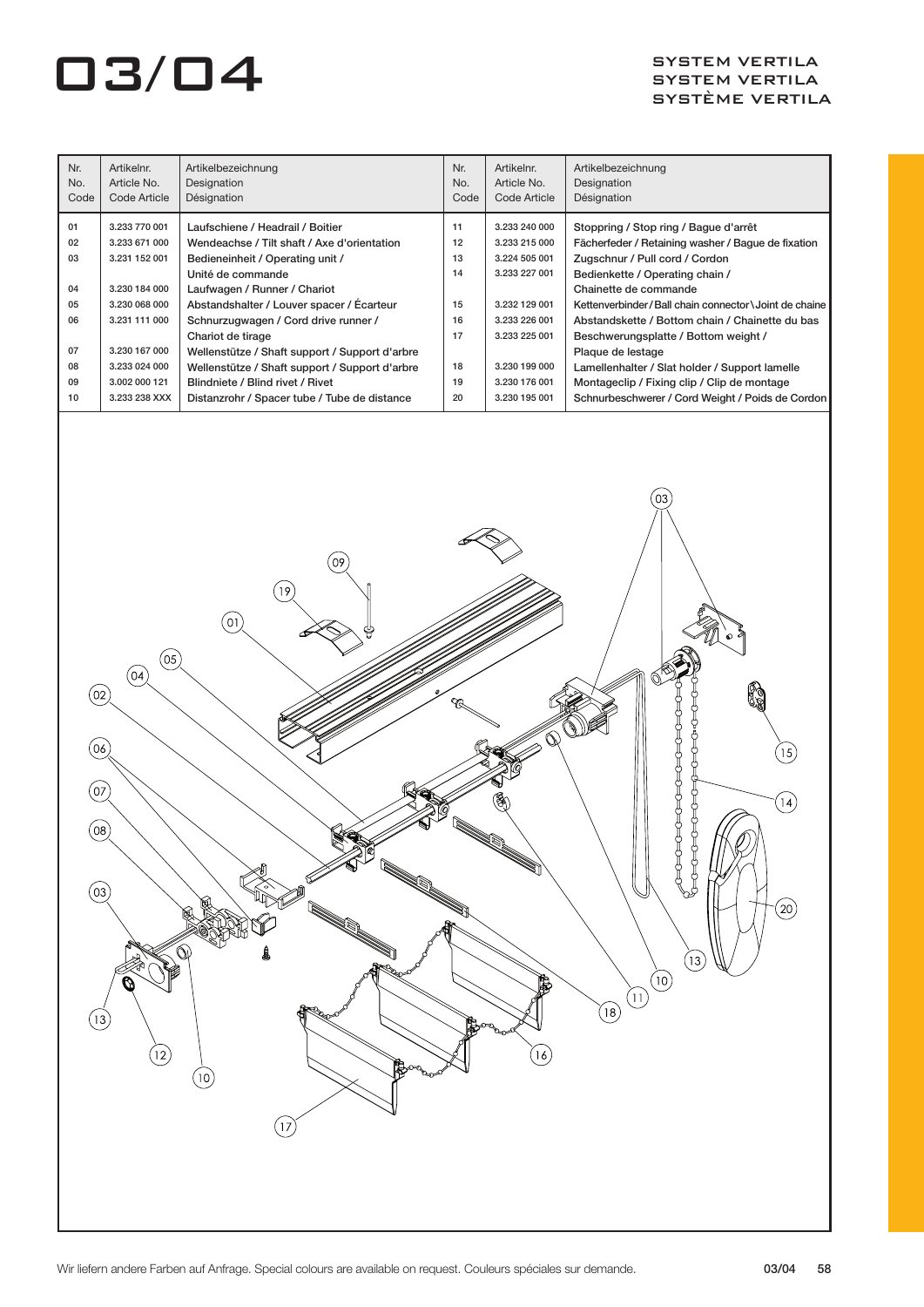| Nr.<br>No.<br>Code                                             | Artikelnr.<br>Article No.<br>Code Article                                                                                                                                               | Artikelbezeichnung<br>Designation<br>Désignation                                                                                                                                                                                                                                                                                                                                                                                                                                                        | Nr.<br>No.<br>Code                                 | Artikelnr.<br>Article No.<br>Code Article                                                                                                             | Artikelbezeichnung<br>Designation<br>Désignation                                                                                                                                                                                                                                                                                                                                                                                                                                     |
|----------------------------------------------------------------|-----------------------------------------------------------------------------------------------------------------------------------------------------------------------------------------|---------------------------------------------------------------------------------------------------------------------------------------------------------------------------------------------------------------------------------------------------------------------------------------------------------------------------------------------------------------------------------------------------------------------------------------------------------------------------------------------------------|----------------------------------------------------|-------------------------------------------------------------------------------------------------------------------------------------------------------|--------------------------------------------------------------------------------------------------------------------------------------------------------------------------------------------------------------------------------------------------------------------------------------------------------------------------------------------------------------------------------------------------------------------------------------------------------------------------------------|
| 01<br>02<br>03<br>04<br>05<br>06<br>07<br>08<br>09<br>10<br>11 | 3.233 770 001<br>3.233 671 000<br>3.233 201 001<br>3.230 184 000<br>3.230 186 139<br>3.231 111 000<br>3.230 167 000<br>3.233 024 000<br>3.002 000 121<br>3.233 238 XXX<br>3.233 240 000 | Laufschiene / Headrail / Boitier<br>Wendeachse / Tilt shaft / Axe d'orientation<br>Endkappenset / End cap set / Jeu d'embout<br>Laufwagen / Runner / Chariot<br>Abstandshalter / Louver spacer / Ecarteur<br>Schnurzugwagen / Cord drive runner /<br>Chariot de tirage<br>Wellenstütze / Shaft support / Support d'arbre<br>Wellenstütze / Shaft support / Support d'arbre<br>Blindniete / Blind rivet / Rivet<br>Distanzrohr / Spacer tube / Tube de distance<br>Stoppring / Stop ring / Bague d'arrêt | 12<br>13<br>14<br>15<br>16<br>17<br>18<br>19<br>20 | 3.233 215 000<br>3.224 505 001<br>3.233 227 001<br>3.232 129 001<br>3.233 226 001<br>3.233 225 001<br>3.230 199 000<br>3.230 176 001<br>3.230 174 000 | Fächerfeder / Retaining washer / Bague de fixation<br>Zugschnur / Pull cord / Cordon<br>Bedienkette / Operating chain /<br>Chainette de commande<br>Kettenverbinder / Ball chain connector /<br>Joint de chaine<br>Abstandskette / Bottom chain / Chainette du bas<br>Beschwerungsplatte / Bottom weight /<br>Plaque de lestage<br>Lamellenhalter / Slat holder / Support lamelle<br>Montageclip / Fixing clip / Clip de montage<br>Schnurbeschwerer / Cord weight / Poids de cordon |
|                                                                |                                                                                                                                                                                         |                                                                                                                                                                                                                                                                                                                                                                                                                                                                                                         |                                                    |                                                                                                                                                       | 03                                                                                                                                                                                                                                                                                                                                                                                                                                                                                   |

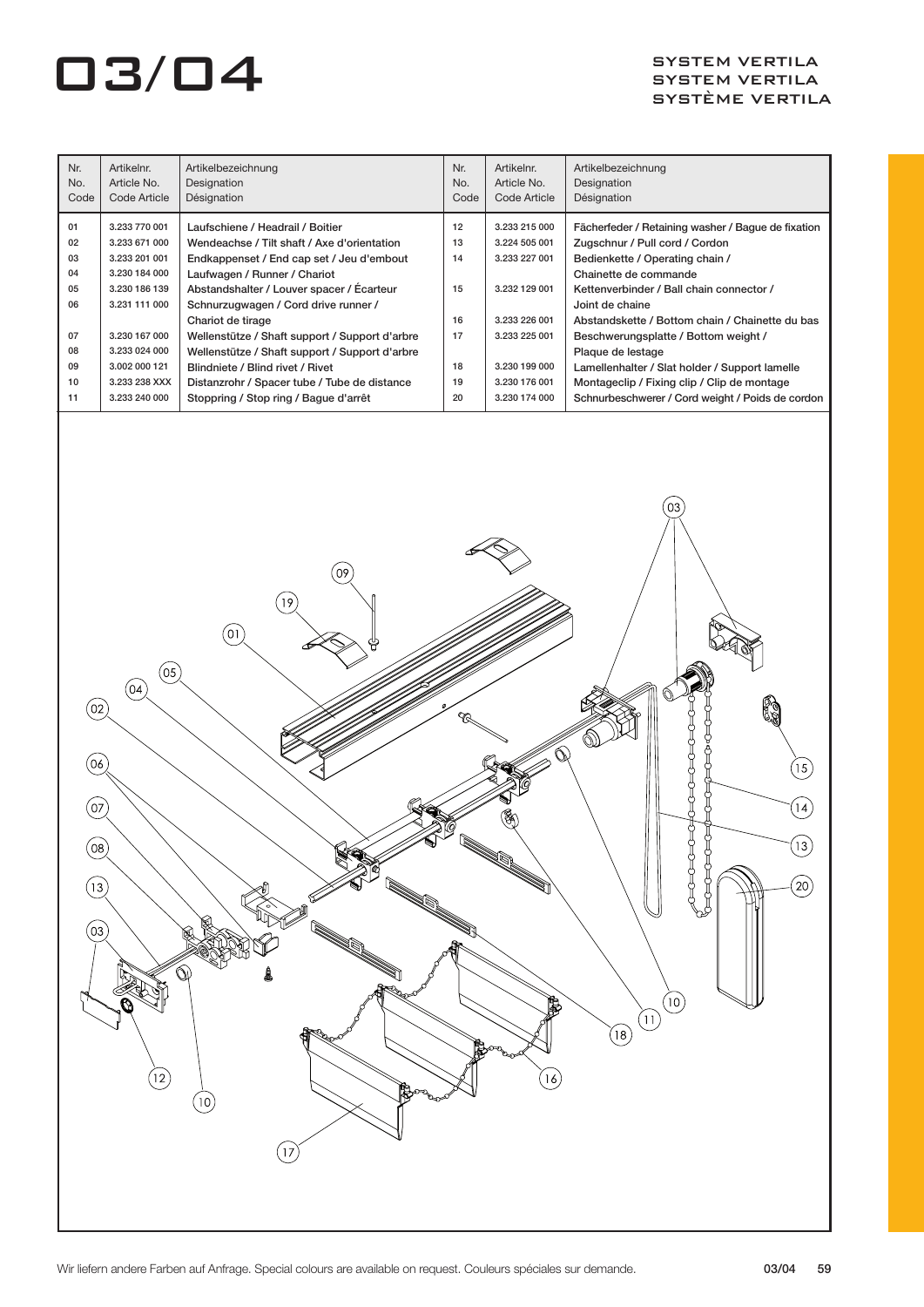| Abbildung<br>Illustration<br>Illustration | Artikelnr.<br>Article No.<br>Code Article | Artikelbezeichnung<br>Designation<br>Désignation                                                                                                                                      | Packeinheit<br>Packing Unit<br>Conditionnement                             |
|-------------------------------------------|-------------------------------------------|---------------------------------------------------------------------------------------------------------------------------------------------------------------------------------------|----------------------------------------------------------------------------|
|                                           | 3.233 770<br>$-001$<br>$-058$             | COMPACT-LAUFSCHIENE, 44,5x25 mm Aluminium<br>COMPACT-HEADRAIL, 44,5x25 mm aluminium<br>BOITIER COMPACT, 44,5x25 mm aluminium<br>weiß / white / blanc<br>eloxiert / anodized / anodisé | 70 m<br>70 m<br>70 m                                                       |
|                                           | 3.233 671 000                             | WENDEACHSE, Aluminium, 6 mm, 3 Kant<br>TILT SHAFT, aluminium, 6 mm, 3 edged<br>AXE D'ORIENTATION, aluminium, 6 mm, 3 pans                                                             | Längen à 7 m<br>lengths of 7 m<br>longueurs de 7 m<br>70 m<br>70 m<br>70 m |
|                                           | 3.230 184 000                             | LAUFWAGEN, 8,5 mm für 3-Kant Wendeachse<br>RUNNER, 8,5 mm, for 3 edged shaft<br>CHARIOT, 8,5 mm, pour axe 3 pans                                                                      | 1.000 Stck<br>$1.000$ pcs<br>1.000 pcs                                     |
|                                           | 3.230 079 000                             | SLOPELAUFWAGEN, 11 mm, ohne Slope-Haken, für 3-Kant Wendeachse<br>SLOPE RUNNER, 11 mm, without slope hook, for 3 edged shaft<br>CHARIOT SLOPE, sans crochet slope, pour axe 3 pans    | 1.000 Stck<br>1.000 pcs<br>$1.000$ pcs                                     |
|                                           | 3.230 079<br>-035<br>-043<br>-048         | SLOPEHAKEN, für Laufwagen 3.230.079.000<br>SLOPE HOOK, for runner 3.230.079.000<br>CROCHET SLOPE, pour chariot 3.230.079.000<br>$35^\circ$<br>$43^\circ$<br>$48^\circ$                | 200 Stck<br>$200$ pcs<br>200 pcs                                           |
| 9                                         | 3.231<br>$-111000$<br>$-116000$           | SCHNURZUGWAGEN, für 8,5 mm Laufwagen<br>CORD DRIVE RUNNER, for carrier 8,5 mm<br>CHARIOT DE TIRAGE DU CORDON, pour chariot 8,5 mm<br>rechts / right / droite<br>links / left / gauche | 100 Stck<br>$100$ pcs<br>$100$ pcs                                         |
|                                           | 3.231<br>$-117000$<br>$-118000$           | SCHNURZUGWAGEN, für Slope-Laufwagen<br>CORD DRIVE RUNNER, for slope carrier<br>CHARIOT DE TIRAGE DU CORDON, pour chariot slope<br>rechts / right / droite<br>links / left / gauche    | 100 Stck<br>$100$ pcs<br>$100$ pcs                                         |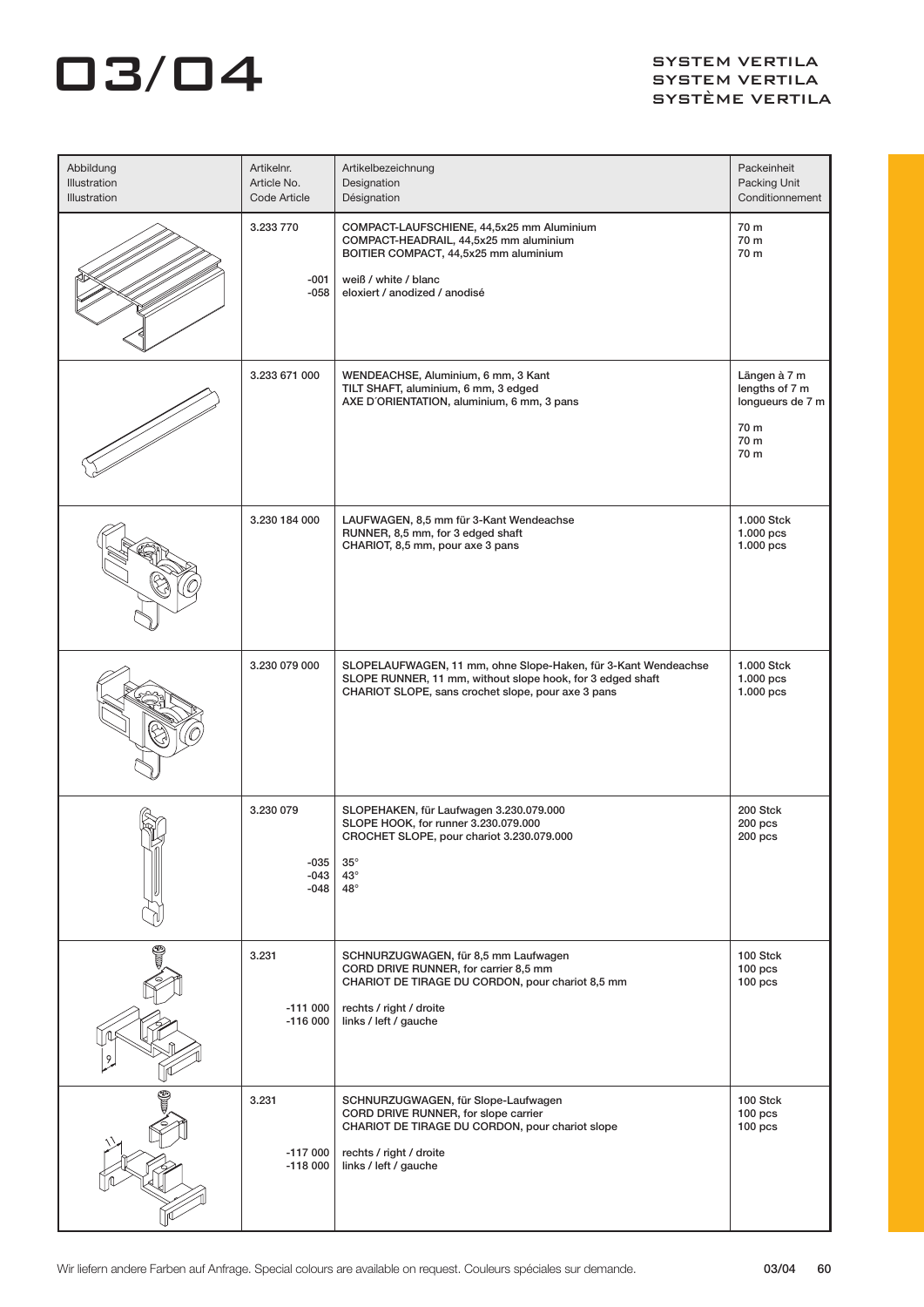| Abbildung<br>Illustration<br>Illustration | Artikelnr.<br>Article No.<br>Code Article                 | Artikelbezeichnung<br>Designation<br>Désignation                                                                                                                                                                                                                                                                                                                                                                              | Packeinheit<br>Packing Unit<br>Conditionnement |
|-------------------------------------------|-----------------------------------------------------------|-------------------------------------------------------------------------------------------------------------------------------------------------------------------------------------------------------------------------------------------------------------------------------------------------------------------------------------------------------------------------------------------------------------------------------|------------------------------------------------|
|                                           | 3.230 167 000                                             | <b>WELLENSTÜTZE mit Magnet</b><br>SHAFT SUPPORT with magnet<br>SUPPORT D'ARBRE MAGNÉTIQUE                                                                                                                                                                                                                                                                                                                                     | 100 Stck<br>$100$ pcs<br>$100$ pcs             |
|                                           | 3.230 024 000                                             | WELLENSTÜTZE mit Haftschraube<br>TILT SHAFT SUPPORT with adherence screw<br>SUPPORT D'AXE D'ORIENTATION avec vis adhérée                                                                                                                                                                                                                                                                                                      | 50 Stck<br>50 pcs<br>50 pcs                    |
|                                           | 3.231 104 000                                             | MITTELSTÜTZE<br><b>CENTER SUPPORT</b><br><b>SUPPORT CENTRAL</b>                                                                                                                                                                                                                                                                                                                                                               | 100 Stck<br>$100$ pcs<br>$100$ pcs             |
|                                           | 3.230 186<br>$-139$<br>$-200$                             | ABSTANDSHALTER EDELSTAHL, zum Kürzen, 0,22 x 8 mm,<br>für Laufwagen 3.234 135 000, 3.230 079 000, 3.230 184 000<br>LINKS SPACER FINE STEEL, for cutting to size; 0,22 x 8 mm,<br>for runner 3.234 135 000, 3.230 079 000, 3.230 184 000<br>ÉCARTEUR ACIER INOXYDABLE à decouper, 0,22 x 8 mm,<br>pour chariot 3.234 135 000, 3.230 079 000, 3.230 184 000<br>139 mm Länge / length / longeur<br>200 mm Länge / length longeur | 1.000 Stck<br>1.000 pcs<br>1.000 pcs           |
| <b>OFFICE OF THE</b>                      | 3.231<br>$-152000$<br>$-153000$<br>$-150000$<br>$-151000$ | <b>BEDIENEINHEIT</b><br><b>OPERATING UNIT</b><br>UNITÉ DE COMMANDE<br>weiß, Bedienseite rechts<br>white, operating side right<br>blanc, commande droite<br>weiß, Bedienseite links<br>white, operating side left<br>blanc, commande gauche<br>grau, Bedienseite rechts<br>grey, operating side right<br>gris, commande droite<br>grau, Bedienseite links<br>grey, operating side left<br>gris, commande gauche                | 100 Stck<br>100 <sub>pos</sub><br>$100$ pcs    |